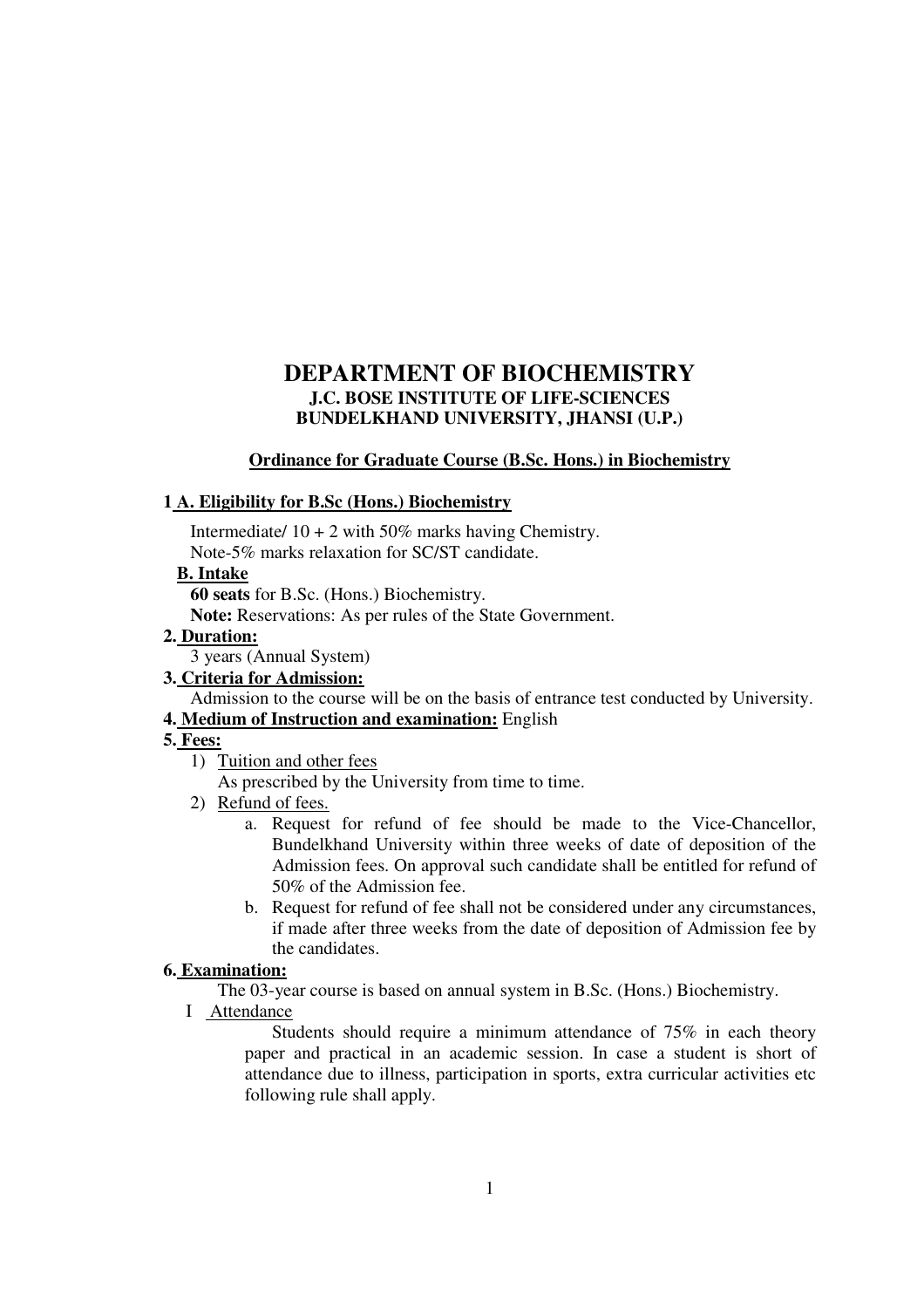A shortage of up to 25% can be considered by the Vice-Chancellor on the specific recommendations of the HOD.

Those who fail to put up the minimum attendance as said above will not be permitted for the year end examination. However, under extraordinary circumstances (with due evidence) the Vice Chancellor may use his decretory power.

## **II. Process of Evaluation:**

# **a. (1) Theory Papers:**

#### **1.1 Annual examination:**

Annual Examination shall be conducted by the University as mentioned in the academic calendar. The question papers will be set by examiners appointed by the Vice-Chancellor based on the recommendation of the Course Committee/Board of Studies of the Department of Biochemistry. The pattern of the question paper will be decided by the University.

 The weightage of each theory paper will be 70% in B.Sc. (Hons.) Biochemistry.

#### **1.2 Sessional Examination:**

The subject teacher shall conduct sessional examination to each theory paper. The questions may be objective/short answer/essay type. The weightage of this examination will be 30%. Sessional examinations will be conducted by the subject teachers round the session before the commencement of annual examination.

If a student is unable to pass a sessional examination the subject teacher may reasses the student in the form of a reexamination, viva, assignment, seminar or a review article.

#### **b. Practical Examinations:**

Practical examination will be conducted by the examiners appointed by the V.C. on the recommendation of the course committee/Board of studies.

Each student has to maintain a practical record during the course of the practicals and has to produce it at the time of practical examination.

In case a student fails to appear in a practical examination due to any reason including illness he/she shall be allowed to appear in the examination on the payment of penalty fees as per University norms with the permission of the V.C. Such examinations will be conducted with the regular examinations of the next session.

In case of a  $III<sup>rd</sup>$  year student, who fails to appear in a practical examinations he/she may be allowed to appear in a practical examination with the permission of V.C. and after payment of penalty fees as per University rules. The examination will be conducted only after the declaration of  $III<sup>rd</sup>$ year results as in the case of a special back examination.

#### **Mode of practical examinations**

The examiners may ask the students to conduct experiments in their presence and evaluate or conduct a viva-voce based on practical experiments prescribed/ theory in the syllabus.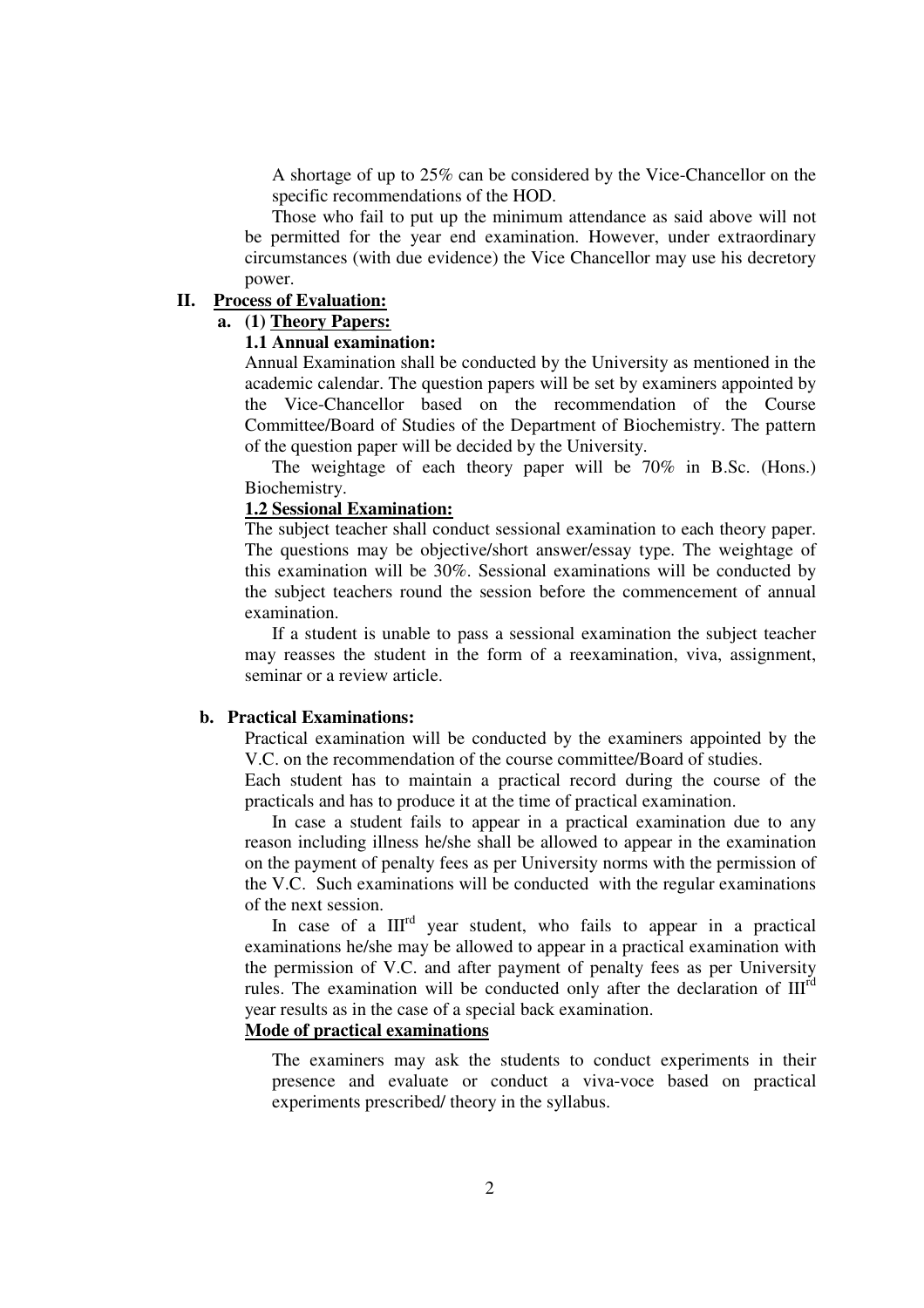#### **7. Qualifying marks:**

The minimum passing marks will be 40% in the aggregate. The minimum pass marks, 40% have to be obtained in theory, sessional and practical separately. On the basis of percentage of total marks secured in the aggregate of all years by a student, he/she will be awarded divisions, as detailed given below.

- a) Third division: 40% or more but less than 50%.
- b) Second division: 50% or more but less than 60%.
- **c)** First division: 60 or more

#### **8. Declaration of results and award of degree:**

After completion of the evaluation process result will be declared by the University. Candidate declared successful might get the provisional degree certificate after the declaration of the result. Original degree certificate may be conferred at the time of convocation or as decided by the V.C.

**9. Improvement examination:** A candidate may be allowed 01 chance to improve his/her division maximum up to 02 papers in next subsequent examinations of that course.

The improvement of division will be allowed for first, second and third year theory papers. If a student wishes to improve any of his/her first, second or third year theory paper, the student has to appear with his/her regular examination of the next session. The fee for the improvement shall be same as that of the back paper.

**Note:** a) If a candidate has availed the chance of appearing in the back paper, he/she will not be allowed to appear in an improvement examination in that year.

b) For improvement of division in a yearly examination, a candidate will be allowed to take only one theory paper in a year.

c) The improvement exam for a theory paper shall be allowed only within one academic year after the third year examination.

d) Improvement will not be allowed for a practical examination.

e) Improvement shall not be allowed with a special back examination.

**10. Promotion of a student to the next year**. A student shall be promoted to the next year only if he/she passes in 50% of the total theory papers in a year.

**11. Back paper examination:** In case a candidate is able to clear at least 50% theory papers in an annual examination, he/she will be promoted to next year on the condition that he/she have to clear the remaining 50% or less theory papers as back paper which shall be conducted with the scheduled regular examination of next session. The fees for the back papers will be as per University norms.

In case a student gets a year back (unable to clear 50% of theory papers), either in first, second or third year, he/she will have to clear all theory papers, including those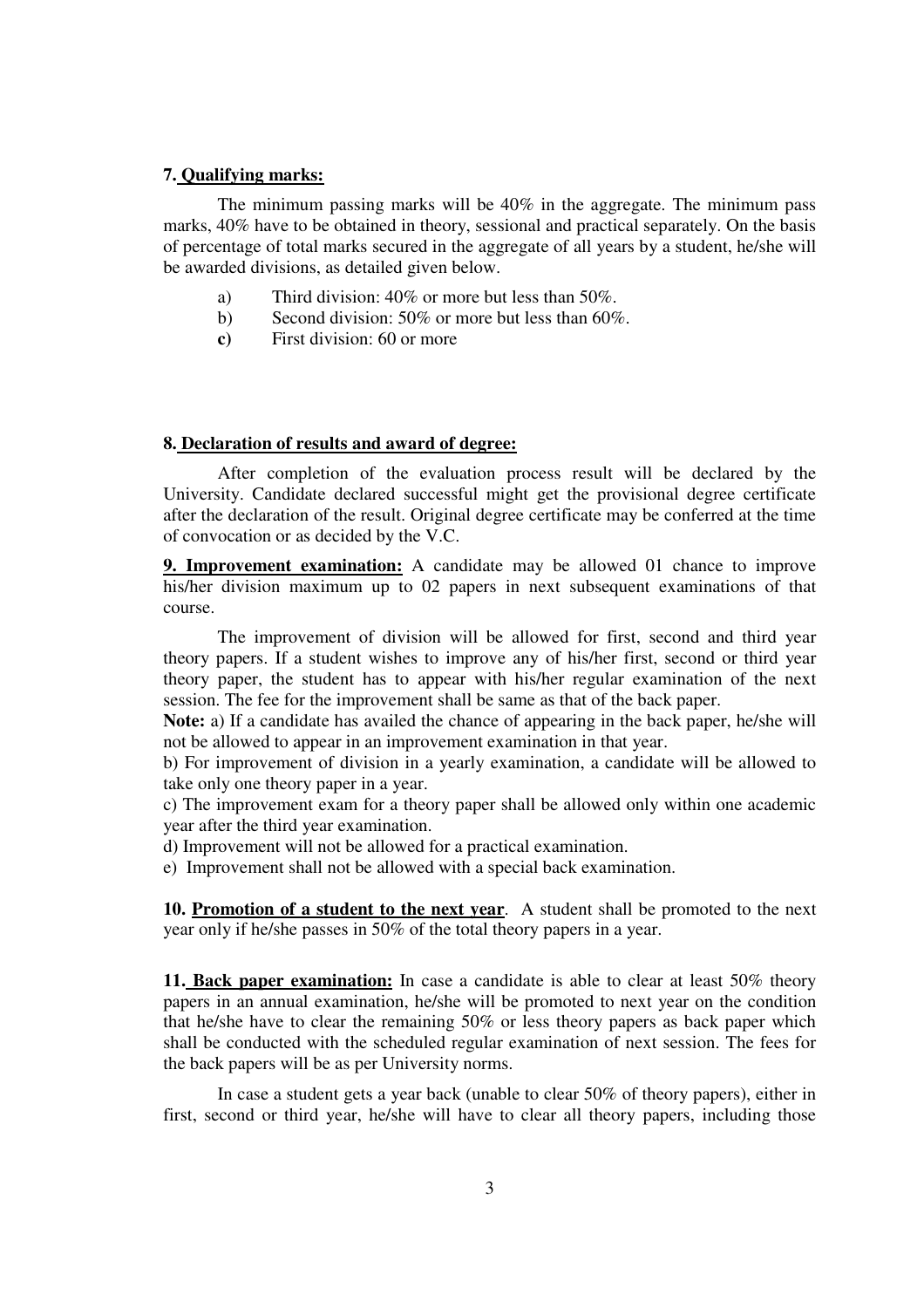which the student has already passed, with regular examination of next session. The marks of the sessionals obtained will be carried over as such. The fee for the year back examination will be as per university norms. If a student fails again in a year back examination in any year (i.e. that of first, second or third year), after giving the first year back examination, he/she will have to appear in another year back examination together with the next session.

- **Note: a)** If the total no of theory papers in a year is in odd numbers the student will have to pass a simple majority (for example if there is 5 theory papers in a year, the student will have to pass at least three of the theory papers)
	- **b)** The students who have got year back will not be allowed to attend classes or perform practical in the same year.
	- **c)** The fees for the next year will be allowed to be deposited only after promotion to the next year.

**12. Special back examination:** The University may also hold a special back paper examination after the declaration of third year results and only for those students who have cleared at least 50% of the theory papers of third year. Special back paper may be allowed only after the third year results are declared and for those students who have back papers in third, second or first year.

If a student fails to clear a special back paper, he/she may be given another chance only with the regular exam of next session where the student has to appear in an ordinary back paper examination. The permission for the special back paper may be given by the V.C. on the recommendation of the HOD.

The fees of the above examination shall be decided as per the University norms.

**Note: The special back paper examination will be conducted only for final year (IIIrd Year) students after the declaration of the results and only once in a year.**

**13. Discontinuation:** Discontinuation may be permitted only on medical grounds. Discontinuation may be permitted in first, second and third year. Discontinuation may be permitted for a maximum duration of one year only. If a student discontinues in any year without appearing in an annual examination, the rules of year back shall follow.

**14. Grace marks**: If a student is short of 05 marks for passing a theory paper, the student can be passed by giving a grace mark of 05 marks by the HOD. The grace marks may be given for all theory papers in a year.

**15. Scrutiny:** Scrutiny will be allowed to the student in two papers on payment of prescribed fees as decided by the university with the permission of V.C. provided the students applies for the same within one month of declaration of results of a particular year.

**16. Re evaluation:** Revaluation of answer copies will not be allowed in any case.

**17. Board of Studies**: The members of the BOS will be appointed by the V.C. on the recommendation of the HOD for a period of three years. BOS will consist of HOD, two faculty members of the Department nominated by HOD and two external experts of the subjects proposed by HOD.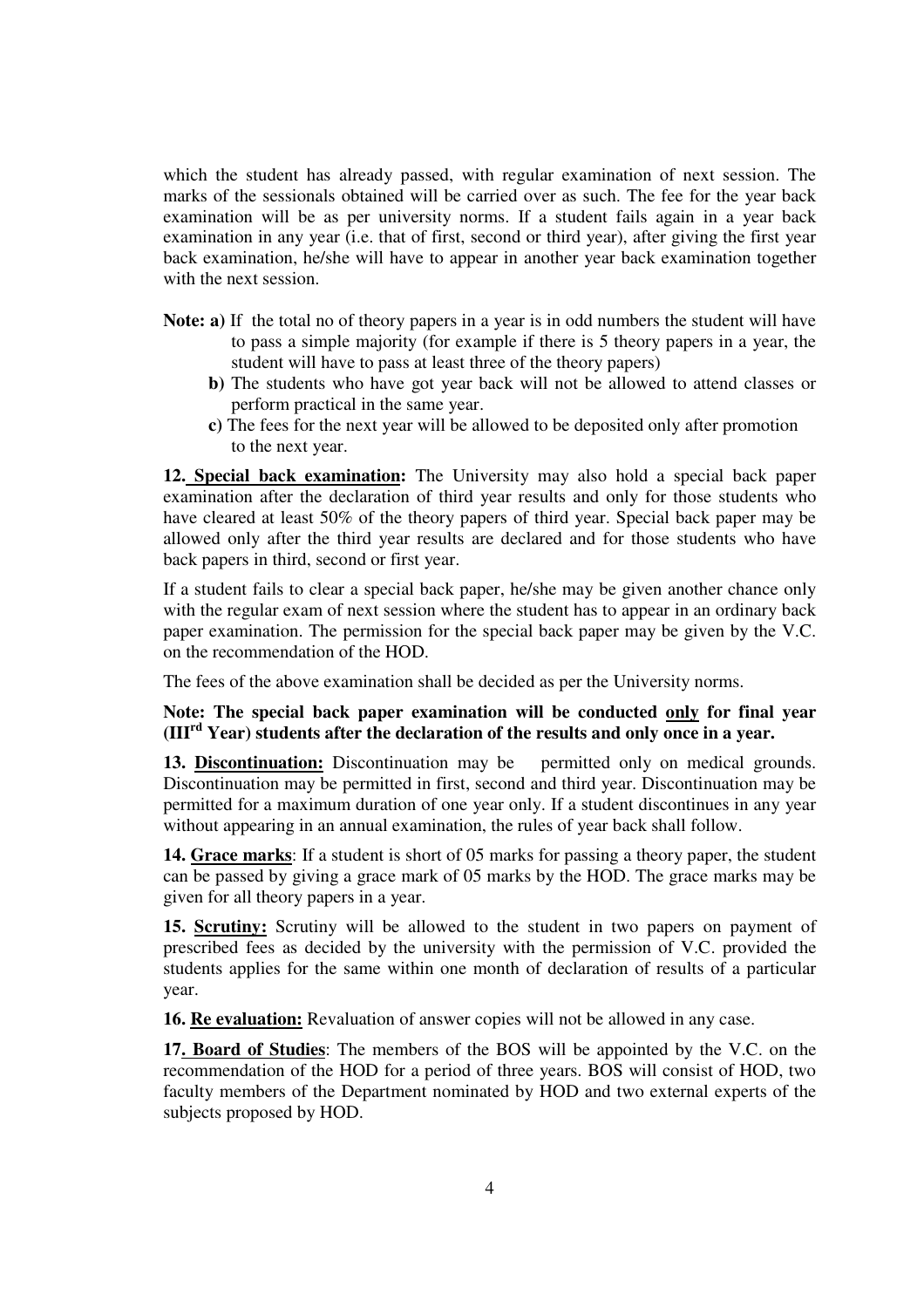- **Note**: 1. BOS shall be same for the B.Sc. and M.Sc.-Biochemistry courses run by the department.
	- 2. Presence of more than 50% of members (applicable to external members as well) of BOS shall constitute the quorum.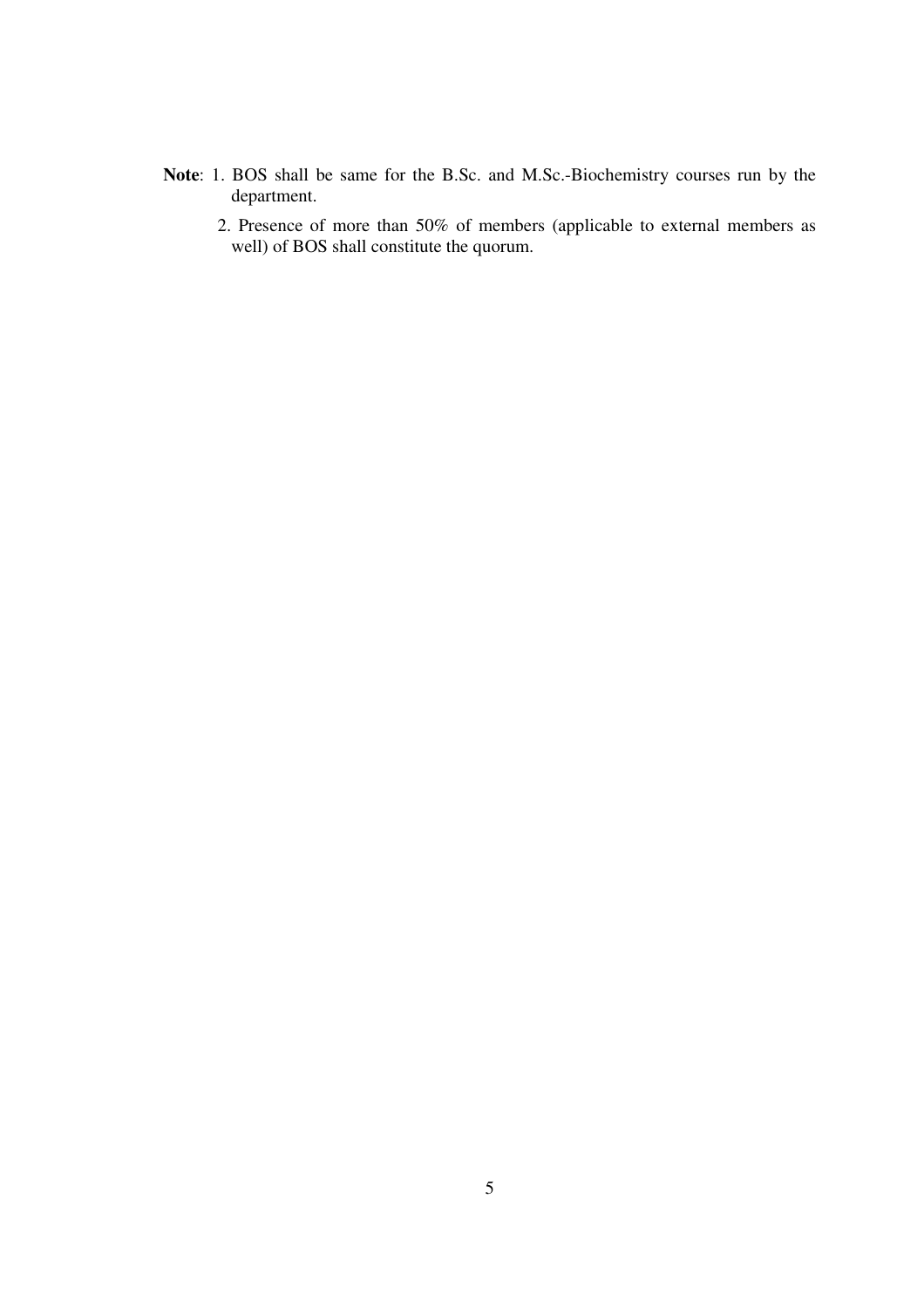# BUNDELKHAND UNIVERSITY, JHANSI-284 128 COURSE CURRICULUM

# B.Sc. (H) BIOCHEMISTRY

|                               | <b>PAPER</b>       | <b>TITLE OF THE PAPER</b>                           | <b>Theor</b>    | <b>Sessio</b>             | <b>TOTAL</b>    |
|-------------------------------|--------------------|-----------------------------------------------------|-----------------|---------------------------|-----------------|
|                               | <b>CODE</b>        |                                                     | ${\bf y}$       | nal                       |                 |
| $1st$ Yr                      | <b>BCH-101</b>     | <b>English Language</b>                             | $\overline{50}$ | $\overline{a}$            | 50              |
|                               | <b>BCH-102</b>     | <b>Basic Physics</b>                                | 50              | $\frac{1}{2}$             | $\overline{50}$ |
|                               | <b>BCH-103</b>     | Physical Chemistry                                  | $\overline{50}$ | $\overline{\phantom{a}}$  | $\overline{50}$ |
|                               | <b>BCH-104</b>     | <b>Introductory Biology</b>                         | $\overline{50}$ | $\mathbf{u}$              | $\overline{50}$ |
|                               | <b>BCH-105</b>     | <b>Biomolecules</b>                                 | $\overline{70}$ | 30                        | 100             |
|                               | <b>BCH-106</b>     | <b>Biochemical Techniques</b>                       | $\overline{70}$ | 30                        | 100             |
|                               | <b>BCH-107</b>     | Practical I (BCH 103 & BCH 104)                     | 100             |                           | 100             |
|                               | <b>BCH-108</b>     | Practical II (BCH 105 & BCH 106)                    | 100             |                           | 100             |
|                               |                    | <b>TOTAL</b>                                        |                 |                           | 600             |
| $2nd$ Yr                      |                    |                                                     |                 |                           |                 |
|                               | <b>BCH-201</b>     | <b>Fundamental of Mathematics</b>                   | 50              | $-$                       | 50              |
|                               | <b>BCH-202</b>     | <b>Computer Science</b>                             | $\overline{50}$ | $\overline{a}$            | $\overline{50}$ |
|                               | <b>BCH-203</b>     | Inorganic & Organic Chemistry                       | 50              | $\overline{\phantom{a}}$  | $\overline{50}$ |
|                               | <b>BCH-204</b>     | Genetics & Evolution                                | 50              | $\mathbb{L}^{\mathbb{L}}$ | 50              |
|                               | <b>BCH-205</b>     | Enzymology                                          | 70              | 30                        | 100             |
|                               | <b>BCH-206</b>     | <b>Intermediary Metabolism</b>                      | 70              | 30                        | 100             |
|                               | <b>BCH-207</b>     | Practical III (BCH 203 & BCH 204)                   | 100             |                           | 100             |
|                               | <b>BCH-208</b>     | Practical IV (BCH 205 & BCH 206)                    | 100             |                           | 100             |
|                               |                    | <b>TOTAL</b>                                        |                 |                           | 600             |
| $3^{\overline{\text{rd}}}$ Yr |                    |                                                     |                 |                           |                 |
|                               | <b>BCH-301</b>     | Cell<br>Membrane<br>Biology<br>and<br>Biochemistry  | 70              | 30                        | 100             |
|                               | <b>BCH-302</b>     | <b>Molecular Biology</b>                            | $\overline{70}$ | $\overline{30}$           | 100             |
|                               | <b>BCH-303</b>     | Nutritional & Environmental<br>Biochemistry         | $\overline{70}$ | 30                        | 100             |
|                               | <b>BCH-304</b>     | Immunology & Clinical Biochemistry                  | 70              | 30                        | 100             |
|                               | <b>BCH-305</b>     | Microbiology & Virology                             | $\overline{70}$ | 30                        | 100             |
|                               | <b>BCH-306</b>     | Human Physiology                                    | $\overline{70}$ | 30                        | 100             |
|                               | <b>BCH-307</b>     | Practical V (BCH 301, BCH 302 &<br><b>BCH 303)</b>  | 100             |                           | 100             |
|                               | <b>BCH-308</b>     | Practical VI (BCH 304, BCH 305 &<br><b>BCH 306)</b> | 100             |                           | 100             |
|                               | <b>TOTAL</b>       |                                                     |                 |                           |                 |
|                               | <b>GRAND TOTAL</b> |                                                     |                 |                           |                 |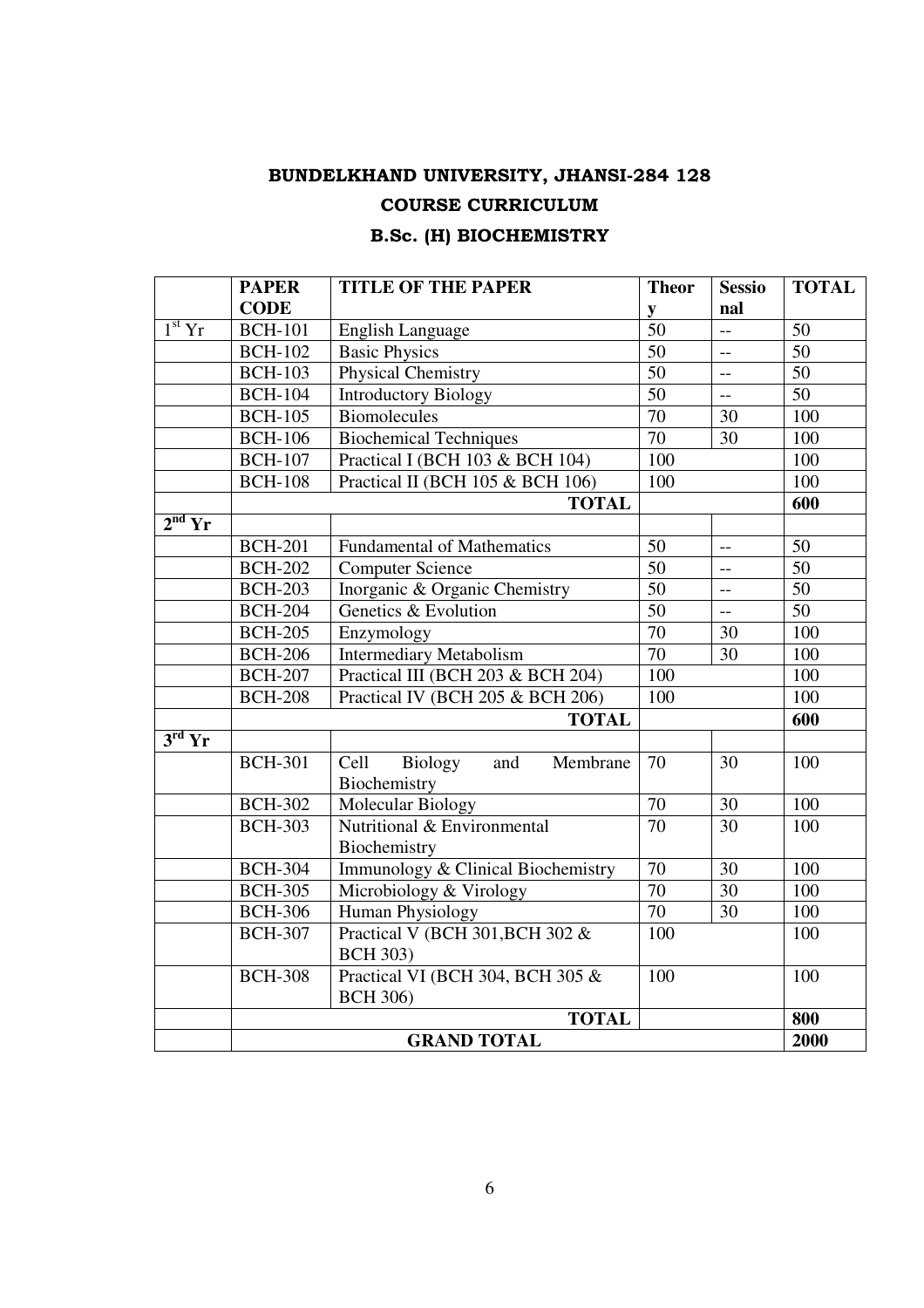# **DEPARTMENT OF BIOCHEMISTRY J.C. BOSE INSTITUTE OF LIFE-SCIENCES BUNDELKHAND UNIVERSITY, JHANSI (U.P.)**

## **Ordinance for Post-Graduate Course in Biochemistry**

#### **1 A. Eligibility**

B.Sc. with chemistry as one subject/ B.Sc. (Hons.) Biotechnology, Biochemistry, Microbiology, B. Sc. Ag or B. V. Sc. with minimum 50% marks in aggregate. Note-5% marks relaxation for SC/ST candidates.

#### **B. Intake**

**40 seats** for M.Sc. Biochemistry.

**Note:** Reservations; as per rules of the State Government.

## **2. Duration:**

2 years (4 semesters)

# **3. Criteria for Admission:**

Admission to the courses will be strictly on the basis of entrance test conducted by University.

**Note:**(a) 15% of the marks obtained in entrance test will be awarded as additional marks to all candidates who pass the qualifying examination from any institution/college affiliated to Bundelkhand University.

## **4. Medium of Instruction and examination: English**

# **5. Fee:**

3) Tuition and other fees

As prescribed by the University from time to time.

- 4) Refund of fees.
	- a. Request for refund of fee should be made to the Vice-Chancellor, Bundelkhand University within three weeks of date of deposition of the Admission fees. On approval such candidate shall be entitled for refund of 50% of the Admission fee.
	- b. Request for refund of fee shall not be considered under any circumstances, if made after three weeks from the date of deposition of Admission fee by the candidates.

# **6. Examination:**

The Two-year course is divided into 04 semesters.

# **(I) Attendance:**

Students should require a minimum attendance of 75% in each theory paper and practical in a semester.

In case a student is short of attendance due to illness, participation in sports, extra curricular activities etc the following rules shall apply.

(a) A shortage of up to 25% can be considered by the Vice-Chancellor on the specific recommendations of the HOD.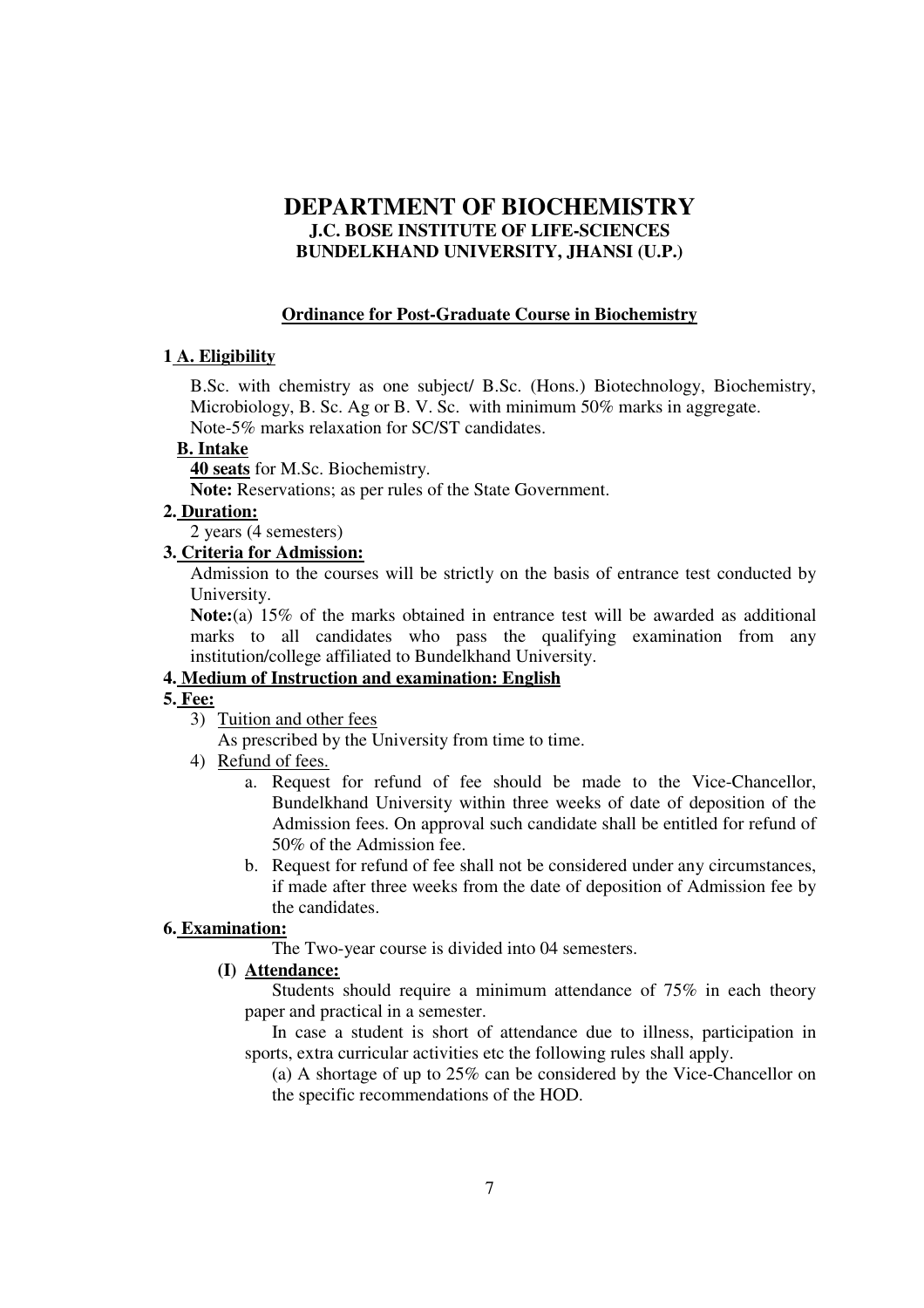Those who fail to put up the minimum attendance as said above will not be permitted for the year end examination. However, under extraordinary circumstances (with due evidence) the Vice Chancellor may use his decretory power.

#### **(II) Process of Evaluation:**

# **a. (1) Theory Papers:**

# **1.1 Semester Examination**

Semester Examination shall be conducted by the University as mentioned in the academic calendar. The question papers will be set by examiners appointed by the Vice-Chancellor based on the recommendation of the Course Committee/ Board of Studies of the Department of Biochemistry. The pattern of the question paper will be decided by the University.

 The weightage of semester examination will be of 70% for each paper in M.Sc. Biochemistry.

#### **1.2 Sessional Examination:**

The subject teacher shall conduct sessional examination to each theory paper. The questions will be objectives/short answer/essay type. The weightage of this examination will be 30%. Sessional examinations will be conducted by the subject teachers round the session before the commencement of semester examination.

If a student is unable to pass a sessional examination, the subject teacher may reassess the student in the form of a reexamination, viva, assignment, seminar or a review article.

#### **b. Practical Examinations:**

Practical examination will be conducted by the examiners appointed by the V.C. on the recommendation of the course committee/Board of studies.

Each student has to maintain a practical record during the course of the practicals and has to produce it at the time of practical examination.

In case a student fails to appear in a practical examination of any semester  $(I^{st}, II^{nd})$ due to any ground including illness, he/she shall be allowed to appear in the practical examination only after the payment of fees as per University norms with the permission of the V.C. Such examinations will be conducted only with the regular practical examinations of next session.

In case of a III<sup>rd</sup> semester student who fails to appear in a practical examination he/she may be allowed to appear in the practical examination with the permission of V.C. and after payment of fees as per University norms with the regular examination only.

#### **Mode of practical examinations**

The examiners may ask the students to conduct experiments in their presence and evaluate, and/or conduct a viva-voce based on practical experiments prescribed/ theory in the syllabus.

#### **c. Project work/Dissertation:**

Each M.Sc.-student of  $IV<sup>th</sup>$  semester will have to undertake a project work, which shall be of 300 marks under the guidance of his/her supervisor for a period of 4-6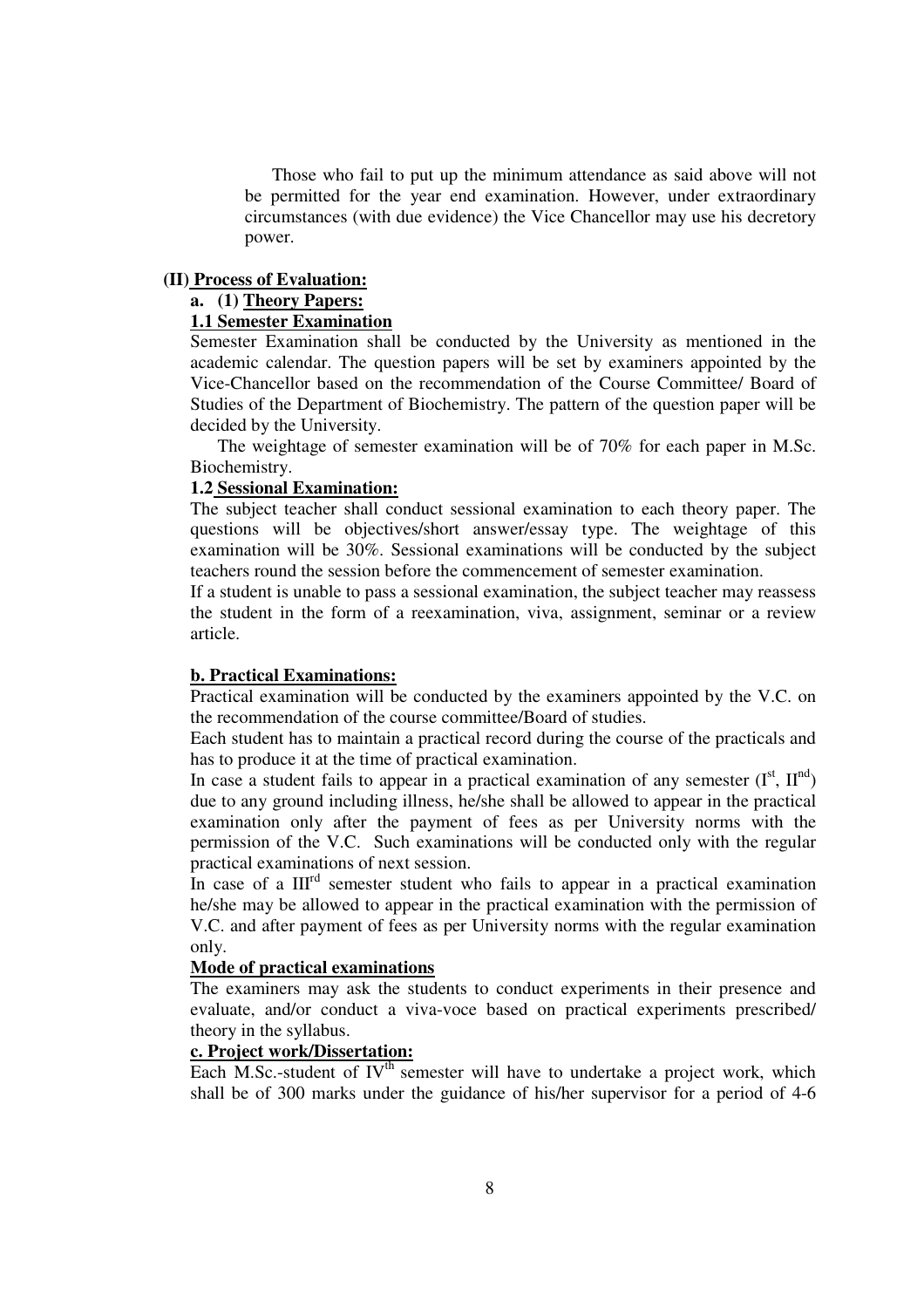months. The supervisors will be allotted to students by the HOD. The supervisors will be the faculty members of the Department of Biochemistry.

 The student will have the option of undertaking the project work in the department laboratory itself or in other institute based on the permission. If a student undertakes the project in an outside institution the HOD/Director of the concerned institute will be allotting one of its faculty members/scientist as the supervisor of the student.

#### **1) Submission of Dissertation/Thesis:**

Each student will be allowed to submit his/her thesis once the supervisor is satisfied with the progress and completion of the research work. The thesis should be written in the standard format prescribed by the department. The project work should be an original research work. The student will have to submit three hard bound copies of his/her dissertation for evaluation.

The thesis should include a certificate of original work carried out by the student duly signed by the candidate and supervisor. The thesis should also carry a certificate by the Head of the Department of Biochemistry of this University.

#### **2) Evaluation of the Dissertation/Thesis:**

The student will have to defend his/her research work in front of an audience and one or two external examiners appointed by the V.C. on recommendation of the course committee/BOS. The examiners should study the scientific utility and quality of the research work undertaken by the student. There will be 100 marks for thesis and 200 marks for oral presentation, out of the total 300 marks.

 In case a students fails to submit his/her dissertation and give the presentation on the scheduled date on any ground including illness, he/she shall be allowed to submit the dissertation and give the oral presentation on another date only after the deposition of penalty fee as per University norms and as permitted by the V.C.

### **7. Qualifying marks:**

The minimum passing marks will be 40% in the aggregate. The minimum pass marks, 40% have to be obtained in theory, sessional, practical and dissertation individually. On the basis of percentage of total marks secured in the aggregate of all semesters by a student, he/she will be awarded divisions, as details given below.

- d) Third division: 40% or more but less than 50%.
- e) Second division: 50% or more but less than 60%.
- f) First division: Above 60 %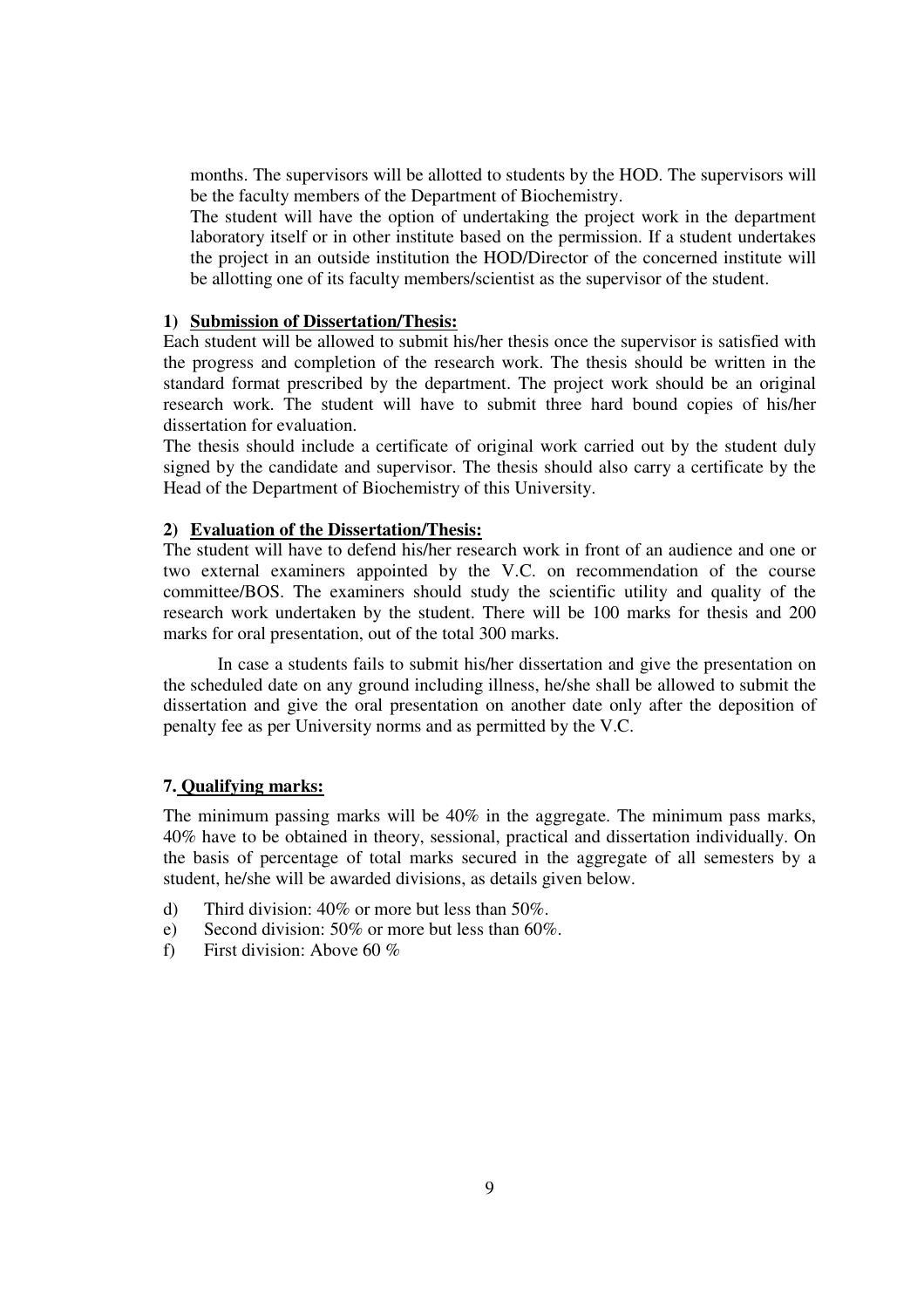## **8. Declaration of results and award of degree:**

After completion of the evaluation process, result will be declared by the University. Candidate declared successful may get the provisional degree certificate. Degree will be conferred at the time of convocation or as decided by the V.C.

**9. Improvement examination:** A candidate may be allowed 01 chance to improve his/her division maximum up to 02 papers in next subsequent examinations of that theory paper.

The improvement of division will be allowed for first, second and third semester theory papers. If a student want to improve any of his/her first, second or third semester theory papers, the students has to appear with his/her next session of regular examination conducted by the department. The fee for the improvement shall be same that of the back paper.

**Note:** a) If a candidate has availed the chance of appearing in the back paper, he/she will not be allowed to appear in an improvement examination in that semester.

b) For improvement of divisions in a semester examination a candidate can take only one theory paper in any semester.

c) Improvement will not be allowed for practical examination.

d) Improvement examination in a theory paper of any semester shall be allowed only within one academic year after appearing in the fourth semester examination

e) Improvement will not be allowed a special back examination.

**10. Promotion to the next year**: A student shall be promoted to the next year only if he/she passes 50% of the total number of theory papers in the year.

**11. Back paper examination:** In case a candidate is able to clear at least 50% theory papers at the end of second semester examination, he/she will be promoted to next semester (third) on the condition that he/she have to clear remaining 50% or less theory papers as back paper which shall be conducted with the scheduled examination of regular back paper.

In case a student gets a year back (unable to clear 50% of theory papers at the end of second semester), he/she will have to clear all theory papers, including those which the student has already passed with nest session of regular examination. The marks of the sessional obtained will be carried over as such. If a student again gets a year back, after giving the first year back examination, he/she will be dropped from the course.

If a students fails to clear at least 50% of the theory papers including dissertation at the end of fourth semester (Third+Fourth) he/she will also be given as year back. In this case the student will have to re- appear and clear all the theory papers of the third semester. The entire fourth semester will be considered as a single entity. If the student has obtained minimum passing marks in the fourth semester (that is dissertation), he/she will not have to re undertake the project work of fourth semester in the case of year back including third  $&$  fourth semester. The year back examination after the fourth semester will be conducted with the regular batch only and after the due permission of V.C. with payment of fees as per the university norms.

If a student gets a year back again after giving the first year back examination after fourth semester, he/she will have to reappear in another year back examination.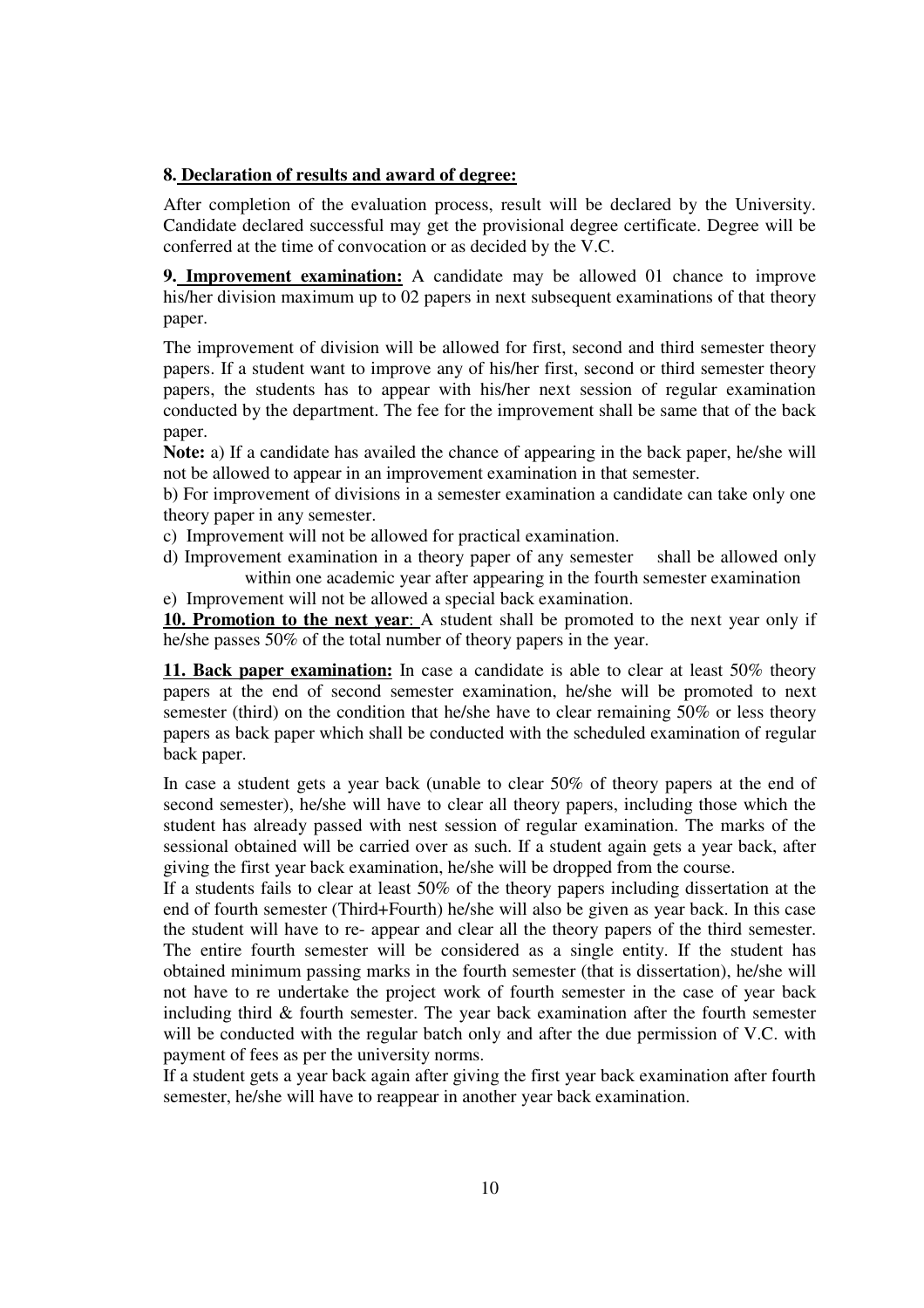**Note:** a) If the total number of theory papers in a year (two semesters) is in odd numbers the student will have to pass a simple majority (for example if there are 9 theory papers in a year, the student will have to pass at least 5 of them) of theory papers to be promoted to the next year and to avoid year back.

b) The student who have got year back will not be allowed to attend classes or perform practicals in any semester.

c) The fees for the next year will be allowed to deposit only after promotion to the next year.

**12. Special back examination:** The University may also hold a special back paper examination after the declaration of fourth semester results and only for those students who will clear at least 50% of the theory papers of second year (Third + Fourth semester). Special back paper may be allowed only after the fourth semester results and for those students who have back papers in third, second or in first semester.

If a student fails to clear a special back paper he/she may be given another chance only with the nest session of regular examination, where the student has to appear in an ordinary back paper examination.

The permission for the special back paper may be given by the V.C. on the recommendation of the HOD.

The fees of the above examination shall be decided as per the university norms.

**13. Discontinuation:** Discontinuation may be permitted on medical grounds. Discontinuation may permit in the first and second year and only for a maximum period of one year. If a student discontinues in any semester without appearing in the semester examination, the rules of year back shall follow.

**14. Grace marks**: If a student is short of 05 marks for passing a theory paper, the student can be passed by giving a grace mark of 05 marks by the HOD. The grace marks will be given on all theory papers.

**15. Scrutiny:** Scrutiny will be allowed to the student in two papers on payment of prescribed fees as decided by the university with the permission of V.C. provided the student applies for the same within one month of declaration of results of a particular semester.

**16. Re evaluation:** Revaluation of answer copies will not be allowed in any case.

**17. Board of Studies**: The members of the BOS will be appointed by the V.C. on the recommendation of the HOD for a period of three years. BOS will consist of HOD, two faculty members of the Department nominated by HOD and two external experts of the subjects proposed by HOD.

**Note**: 1. BOS shall be same for the B.Sc. and M.Sc.-Biochemistry courses run by the department.

2. Presence of more than 50% of members (applicable to external members as well) of BOS shall constitute the quorum.